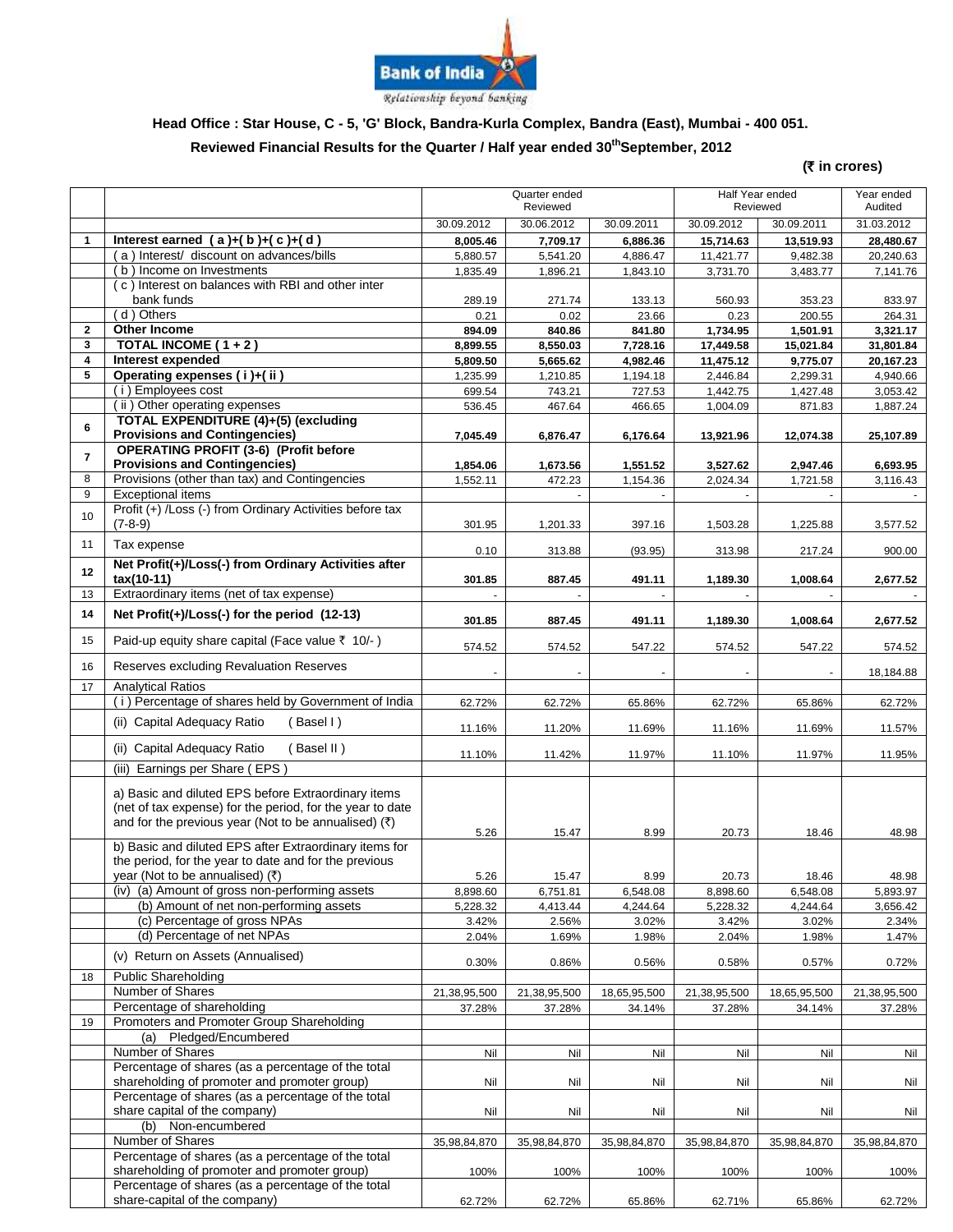#### **Segment Information : Part A : Business Segment (₹** in crores)

|                                         | Quarter ended<br>Reviewed |                       | Half Year ended<br>Reviewed |                       | Year ended<br>Audited |                       |
|-----------------------------------------|---------------------------|-----------------------|-----------------------------|-----------------------|-----------------------|-----------------------|
| <b>Segment Revenue</b>                  | 30.09.2012                | 30.06.2012            | 30.09.2011                  | 30.09.2012            | 30.09.2011            | 31.03.2012            |
| a) Treasury Operations                  | 2,423.91                  | 2,350.20              | 2,285.52                    | 4,774.11              | 4,399.87              | 8,971.13              |
| b) Wholesale Banking Operations         | 3,909.28                  | 4,030.55              | 3,560.60                    | 7,939.83              | 6,716.16              | 14,455.57             |
| c) Retail Banking Operations            | 2,592.45                  | 2,188.85              | 1,867.55                    | 4,781.30              | 3,725.52              | 8,163.05              |
| d) Unallocated                          | 0.10                      | 0.68                  | 23.68                       | 0.78                  | 200.94                | 270.86                |
| Total                                   | 8,925.74                  | 8,570.28              | 7,737.35                    | 17,496.02             | 15,042.49             | 31,860.61             |
| Less : Inter Segment Revenue            | 26.19                     | 20.25                 | 9.19                        | 46.44                 | 20.65                 | 58.77                 |
| <b>Income from Operations</b>           | 8,899.55                  | 8,550.03              | 7,728.16                    | 17,449.58             | 15,021.84             | 31,801.84             |
| <b>Segment Results</b>                  |                           |                       |                             |                       |                       |                       |
| a) Treasury Operations                  | 377.75                    | 361.56                | 119.28                      | 739.31                | 314.09                | 1,615.23              |
| b) Wholesale Banking Operations         | (10.36)                   | 745.92                | 453.65                      | 735.56                | 780.26                | 1,465.53              |
| c) Retail Banking Operations            | 45.52                     | 199.04                | (78.46)                     | 244.56                | 156.74                | 649.74                |
| d) Unallocated                          | (110.96)                  | (105.19)              | (97.31)                     | (216.15)              | (25.21)               | (152.98)              |
| Total                                   | 301.95                    | 1,201.33              | 397.16                      | 1,503.28              | 1,225.88              | 3,577.52              |
| Less: i) Other Un-allocable expenditure |                           |                       |                             |                       |                       |                       |
| ii) Un-allocable income                 |                           |                       |                             |                       |                       |                       |
| <b>Total Profit Before Tax</b>          | 301.95                    | 1,201.33              | 397.16                      | 1,503.28              | 1,225.88              | 3,577.52              |
| <b>Provision for Tax</b>                | 0.10                      | 313.88                | (93.95)                     | 313.98                | 217.24                | 900.00                |
|                                         |                           |                       |                             |                       |                       |                       |
| <b>Net Profit</b>                       | 301.85                    | 887.45                | 491.11                      | 1,189.30              | 1,008.64              | 2,677.52              |
| <b>Segment Assets</b>                   |                           |                       |                             |                       |                       |                       |
| a) Treasury Operations                  | 1,21,741.04               | 1,21,727.62           | 1,21,245.52                 | 1,21,741.04           | 1,21,245.52           | 1,16,936.59           |
| b) Wholesale Banking Operations         | 1,93,942.42               | 2,01,966.28           | 1,63,490.87                 | 1,93,942.42           | 1,63,490.87           | 1,91,886.13           |
| c) Retail Banking Operations            | 72,684.98                 | 69,427.22             | 59,782.42                   | 72,684.98             | 59,782.42             | 67,877.47             |
| d) Unallocated                          | 7,370.78                  | 7,419.87              | 6,919.27                    | 7,370.78              | 6,919.27              | 7,835.28              |
| Total                                   | 3,95,739.22               | 4,00,540.99           | 3,51,438.08                 | 3,95,739.22           | 3,51,438.08           | 3,84,535.47           |
| <b>Segment Liabilities</b>              |                           |                       |                             |                       |                       |                       |
| a) Treasury Operations                  | 1,15,439.57               | 1,15,620.72           | 1,15,292.21                 | 1,15,439.57           | 1,15,292.21           | 1,10,866.24           |
| b) Wholesale Banking Operations         | 1,83,691.89               | 1,91,724.02           | 1,55,182.12                 | 1,83,691.89           | 1,55,182.12           | 1,81,978.81           |
| c) Retail Banking Operations            | 69,045.44                 | 65,973.00             | 56,874.29                   | 69,045.44             | 56,874.29             | 64,382.53             |
| d) Unallocated                          | 5,213.88                  | 4,978.60              | 5,500.42                    | 5,213.88              | 5,500.42              | 6,346.11              |
| Total                                   | 3,73,390.78               | 3,78,296.34           | 3,32,849.04                 | 3,73,390.78           | 3,32,849.04           | 3,63,573.69           |
| <b>Capital Employed</b>                 |                           |                       |                             |                       |                       |                       |
| (Segment Assets - Segment Liabilities)  |                           |                       |                             |                       |                       |                       |
| a) Treasury Operations                  | 6,301.48                  | 6,106.90              | 5,953.31                    | 6,301.48              | 5,953.31              | 6,070.35              |
| b) Wholesale Banking Operations         | 10,250.53                 | 10,242.26             | 8,308.75                    | 10,250.53             | 8,308.75              | 9,907.32              |
| c) Retail Banking Operations            | 3,639.53                  | 3,454.22              | 2,908.13                    | 3,639.53              | 2,908.13              | 3,494.94              |
| d) Unallocated<br>Total                 | 2,156.90<br>22,348.44     | 2,441.27<br>22,244.65 | 1,418.85<br>18,589.04       | 2,156.90<br>22,348.44 | 1,418.85<br>18,589.04 | 1,489.17<br>20,961.78 |

### **Part B : Geographical Segment (**` **in crores)**

| ----<br>.     |                           |             |                             |             |                       |             |
|---------------|---------------------------|-------------|-----------------------------|-------------|-----------------------|-------------|
| Particulars   | Quarter ended<br>Reviewed |             | Half Year ended<br>Reviewed |             | Year ended<br>Audited |             |
| Revenue       | 30.09.2012                | 30.06.2012  | 30.09.2011                  | 30.09.2012  | 30.09.2011            | 31.03.2012  |
| Domestic      | 7.964.61                  | 7.525.48    | 7.059.30                    | 15.490.09   | 13,762.10             | 28,816.89   |
| International | 934.94                    | 1.024.55    | 668.86                      | 1.959.49    | 1.259.74              | 2,984.95    |
| Total         | 8.899.55                  | 8.550.03    | 7.728.16                    | 17.449.58   | 15,021.84             | 31,801.84   |
| <b>Assets</b> |                           |             |                             |             |                       |             |
| Domestic      | 3,07,426.55               | 3,01,372.35 | 2.79.647.73                 | 3.07.426.55 | 2,79,647.73           | 2,95,516.76 |
| International | 88.312.67                 | 99.168.64   | 71.790.35                   | 88.312.67   | 71.790.35             | 89,018.71   |
| Total         | 3,95,739.22               | 4,00,540.99 | 3,51,438.08                 | 3,95,739.22 | 3,51,438.08           | 3,84,535.47 |

Note: There are no significant Other Banking Operations carried on by the Bank.

## **Allocations of costs :**

a) Expenses directly attributed to particular segment are allocated to the relative segment.

b) Expenses not directly attributable to specific segment are allocated in proportion to number of employees/business managed.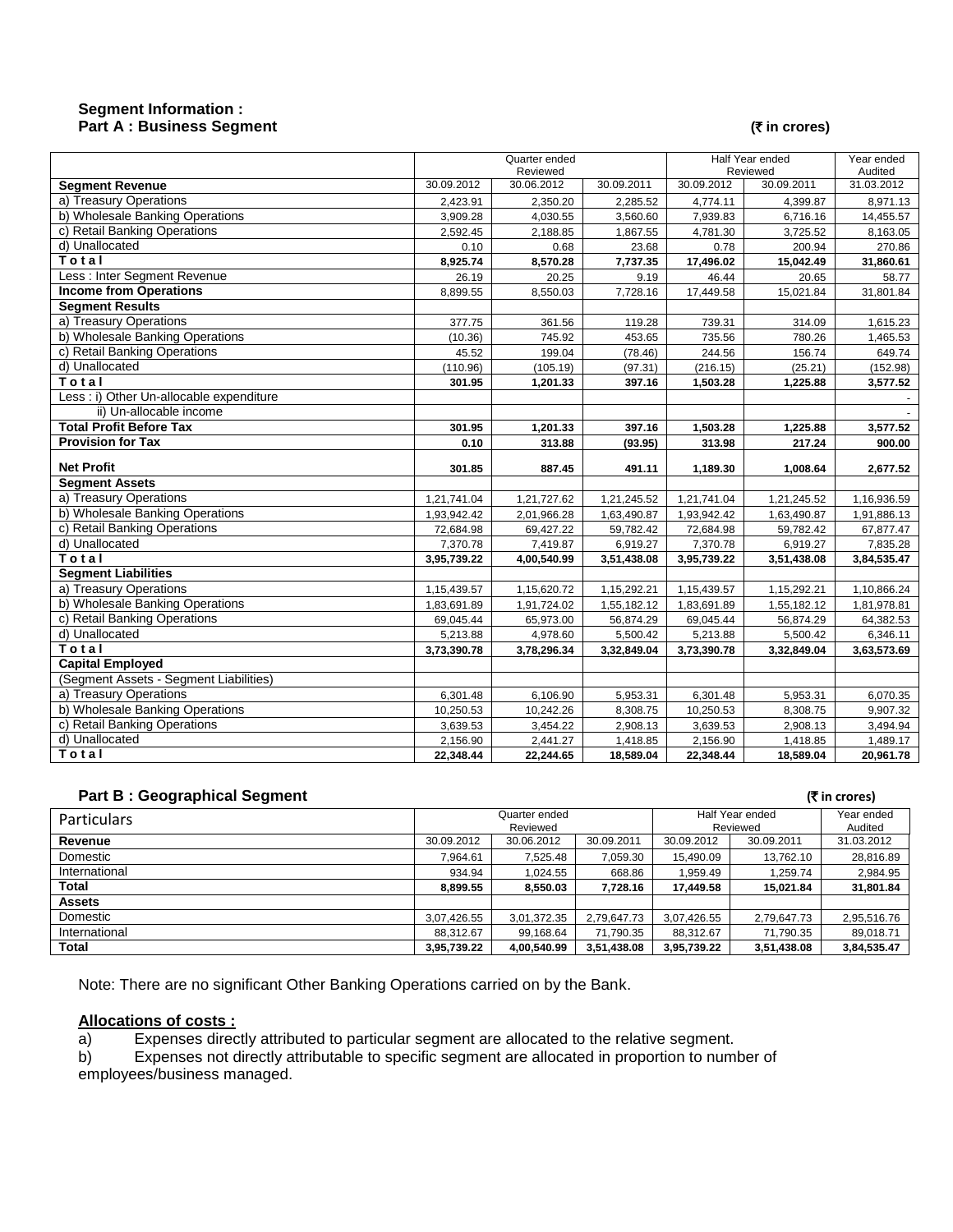# **SUMMARISED BALANCE SHEET**

 $($ ₹ in crores)

| <b>Particulars</b>                                    | As at<br>30 <sup>th</sup><br>September<br>2012<br>Reviewed) | As at<br>30 <sup>th</sup><br>September<br>2011<br>Reviewed) |  |
|-------------------------------------------------------|-------------------------------------------------------------|-------------------------------------------------------------|--|
| <b>CAPITAL AND LIABILITIES</b>                        |                                                             |                                                             |  |
| Capital                                               | 574.52                                                      | 547.22                                                      |  |
| <b>Reserves and Surplus</b>                           | 21,773.92                                                   | 18,041.82                                                   |  |
| <b>Deposits</b>                                       | 3,32,694.67                                                 | 2,99,074.11                                                 |  |
| <b>Borrowings</b>                                     | 29,434.28                                                   | 22,442.09                                                   |  |
| Other Liabilities and provisions                      |                                                             |                                                             |  |
|                                                       | 11,261.83                                                   | 11,332.84                                                   |  |
| <b>TOTAL</b>                                          | 3,95,739.22                                                 | 3,51,438.08                                                 |  |
|                                                       |                                                             |                                                             |  |
| <b>ASSETS</b>                                         |                                                             |                                                             |  |
| Cash and balances with Reserve Bank of India          | 17,079.69                                                   | 21,063.42                                                   |  |
| Balances with bank and money at call and short notice | 19,198.00                                                   | 12,906.87                                                   |  |
| Investments                                           | 90,146.98                                                   | 91,242.60                                                   |  |
| Advances                                              | 2,56,147.90                                                 | 2,14,331.67                                                 |  |
| <b>Fixed Assets</b>                                   | 2,839.19                                                    | 2,490.21                                                    |  |
| <b>Other Assets</b>                                   | 10,327.46                                                   | 9,403.31                                                    |  |
| <b>TOTAL</b>                                          | 3,95,739.22                                                 | 3,51,438.08                                                 |  |

### **NOTES:**

- 1. The financial results for the quarter/ half year ended  $30<sup>th</sup>$  September, 2012 have been arrived at following the same accounting policies as followed in the preceding financial year ended  $31<sup>st</sup>$  March, 2012.
- 2. The above financial results have been approved by the Board of Directors at its meeting held on 29<sup>th</sup> October, 2012 and have been subjected to Limited Review by the Statutory Central Auditors of the Bank.
- 3. The unaudited financial results for the quarter/ half year ended 30<sup>th</sup> September, 2012 have been arrived at after considering extant guidelines of Reserve Bank of India (RBI) on Prudential norms for Income Recognition, Asset Classification and Provisioning and providing for other usual and necessary provisions including Employee Benefits on estimated basis.
- 4. In accordance with the RBI circular no. DBOD.BP.BC.80/21.04.018/2010-11 dated 09.02.2011:
	- a) a sum of ₹110.61 crore has been charged to the Profit & Loss Account during the quarter on proportionate basis towards additional liability of  $\overline{z}$ 2212.15 crore (being amortised over 5 years beginning from 31.03.2011) on account of reopening of pension option for existing employees who had not opted for pension earlier calculated on actuarial basis. The balance amount of ₹1106.08 crore is being carried forward to be charged to Profit & Loss Account for future periods.
	- b) a sum of  $\overline{z}21.45$  crore has been charged to the Profit & Loss Account during the quarter on proportionate basis towards additional liability of ₹428.96 crore (being amortised over 5 years beginning from 31.03.2011) on account of the enhancement of gratuity limits in Payment of Gratuity Act, 1972. The balance amount of  $\overline{z}$ 214.48 crore is being carried forward to be charged to Profit & Loss Account for future periods.